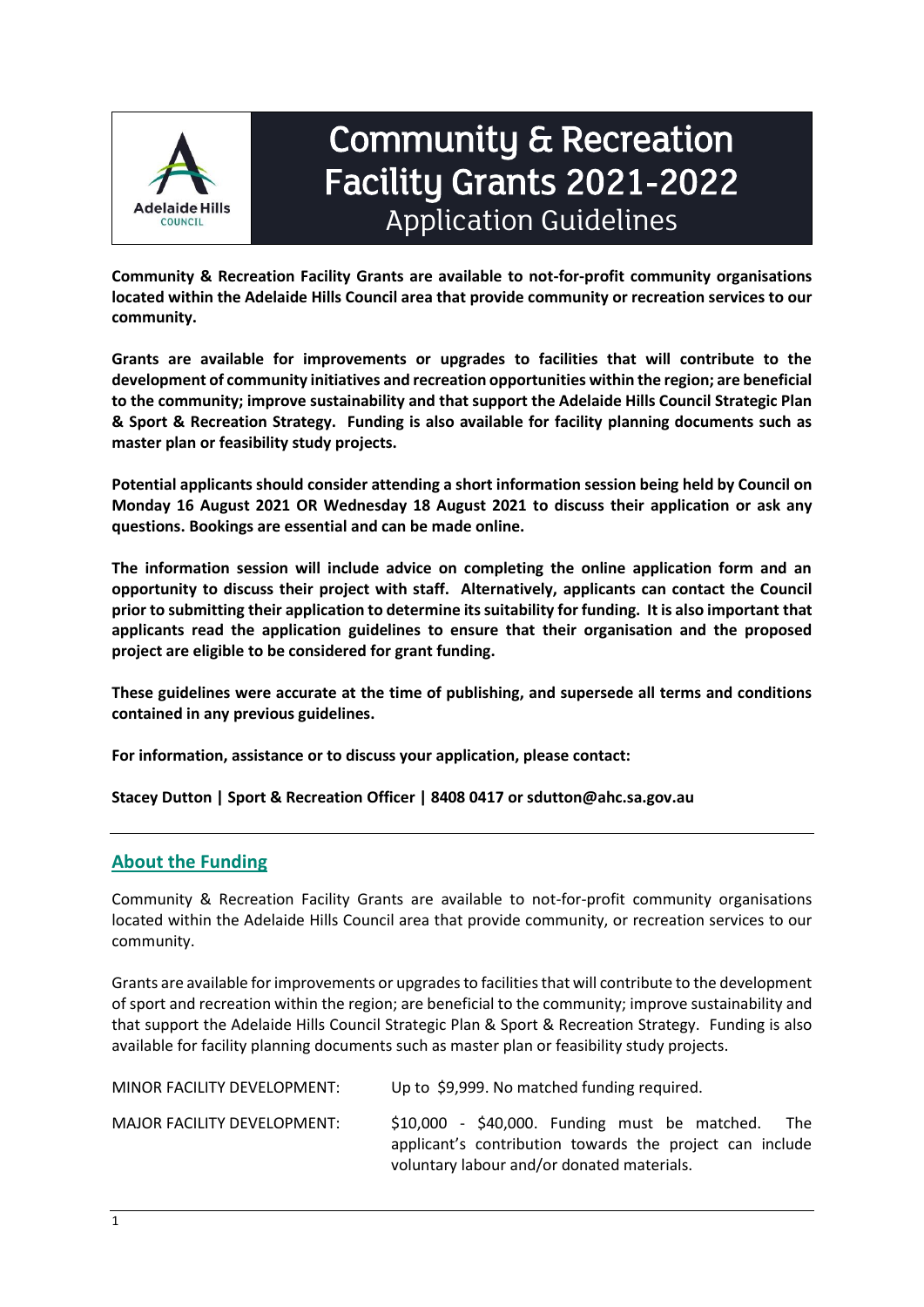FACILITY PLANNING: Up to \$20,000. No matched funding required.

Funding is only available for projects that commence in December 2021 or later, **after** grant agreements have been finalised. Organisations are only eligible to submit one application per round.

| <b>Grant Applications Open</b>               | Wednesday 1 September, 2021 at 9.00 am  |
|----------------------------------------------|-----------------------------------------|
| <b>Information Session</b>                   | Monday 16 August OR Wednesday 18 August |
| (choose one and book online)                 | 2021                                    |
| <b>Grant Applications Close</b>              | Thursday 30 September 2021 at 11.59pm   |
| <b>Applicants Notified</b>                   | December 2021                           |
| Agreements Finalised & projects can commence | December 2021                           |
| Project Evaluation & Acquittal Due           | December 2022                           |

## **Who can apply?**

Any incorporated, not-for-profit, community, sport and recreation organisations that are physically located within the Adelaide Hills Council area.

Groups that are not incorporated are still eligible, provided applications are made through an appropriate incorporated body that is willing to sponsor the project (accept responsibility for the funding).

To be eligible for funding, organisations must:

- Be not-for-profit, incorporated active recreation and sporting groups that do not hold a Gaming Machine Licence and/or
- Be a community-based incorporated organisation whose role is to manage community facilities, active recreation or sport facilities that do not hold a Gaming Machine Licence.

#### **Who can't apply?**

- Those outside the Adelaide Hills Council area
- Organisations that hold a Gaming Machine Licence
- For profit, commercial organisations
- Unincorporated organisations
- Schools or other educational institutions
- An organisation that has overdue Adelaide Hills Council grant acquittal or, where Council loanrepayments are in arrears.

#### **What projects can be funded?**

Funding is only available for projects:

- That commence in December 2021 or later (grant agreement with Council must be finalised first). Projects that commence prior to this date will be considered ineligible for funding.
- That have the consent of the landowner (determined during the assessment process).

The following list is example of projects that may be funded. The list is by no means exhaustive, and applications for other projects that meet the objectives of the program are welcome.

In addition, it is recommended that applicants contact Council to discuss their project prior to submitting an application.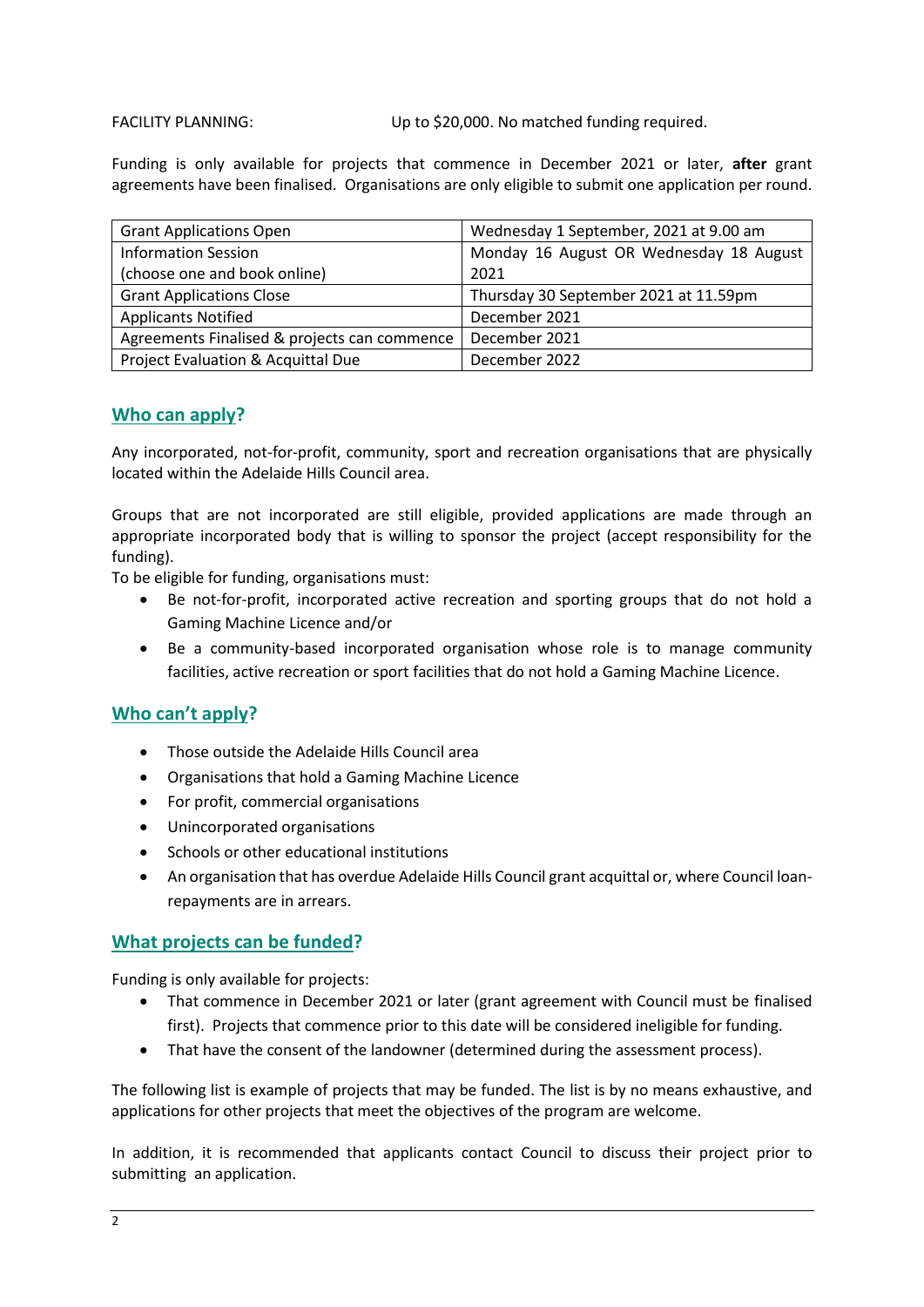- Upgrade or development of a single use active recreation and sport facility, multi use sports hub or community facility
- Modifications to ensure that an existing facility meets environmental and Occupational Health and Safety and accessibility regulations
- Major upgrades to playing surfaces such as court resurfacing, installation of playing field irrigation systems/drainage systems, fencing requirements, conversion to drought tolerant grass species
- Installation of floodlighting
- Construction/development of trails (walking, horse, bike, water-based), steps, boardwalks, styles, retaining walls & fences
- Water and energy saving initiatives including water harvesting, installation of new or upgrades to improve irrigation efficiencies to existing infrastructure, water re-use opportunities to reduce reliance on mains or bore water, more efficient lighting, sensor lighting and other innovative smart technologies
- Facility planning documents such as master plan or feasibility study projects.

## **What projects will not be funded?**

The following project types are ineligible:

- Projects conducted outside of the Adelaide Hills Council area
- Projects that do not support community, recreation and sport activities
- Projects where the major beneficiary holds a Gaming Machine Licence
- Projects that commence prior to a Grant Agreement being finalised (December 2021 )
- Projects where the request for funding is more than \$40,000
- Projects above \$9,999 , where the request for funding is greater than 50 per cent of the total project cost
- Projects that do not have the consent of the landowner
- Requests for the purchase of recreation, entertainment, sporting, maintenance or any other equipment
- The repair or replacement of facilities damaged by fire, explosion, vandalism, flood, storm or other natural disasters that would normally be covered by insurance
- Regular maintenance and / or repairs to property where the responsibility is with a private entity, local council, State or Commonwealth Government Department
- Recurrent operational costs
- Residential buildings including caretaker residences
- Payment of salaries, wages or match fees
- Fundraising or sponsorship
- Commercial or political activities
- Training or education in government or private institutions, or research activities that will be offered for assessment
- Academic research or conference costs
- Interstate or overseas travel
- Individual, private, political or commercial enterprise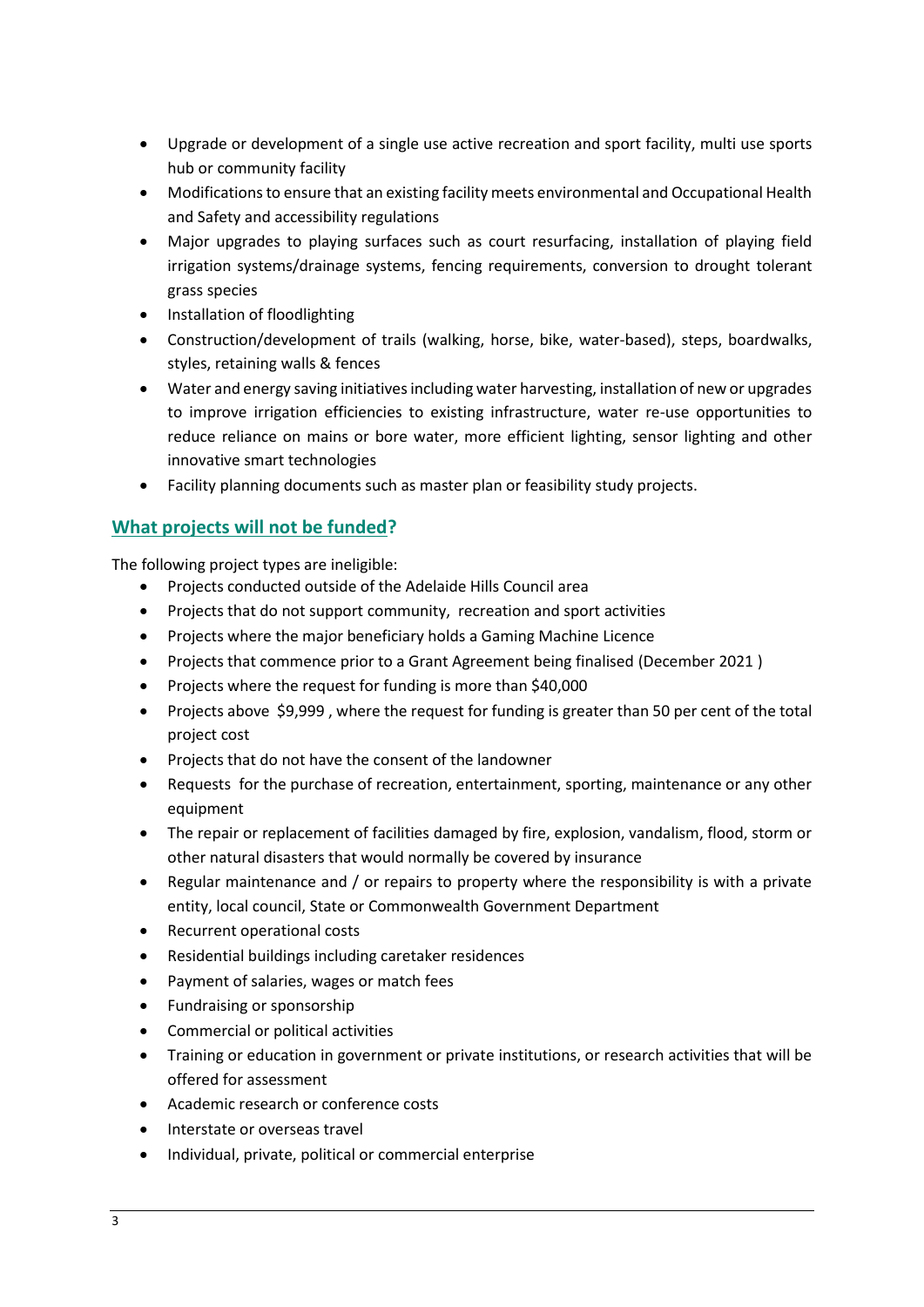## **What project costs are ineligible?**

Grant Funding cannot be used to cover the following project costs:

- Costs associated with ongoing operations, such as but not limited to, electricity, water and other utilities
- **•** Insurances
- Costs associated with preparing and submitting a funding application
- Building work and professional fees incurred prior to a Grant Agreement being finalised (December 2021)

## **How are applications assessed?**

Priority will be given to projects that:

- Demonstrate significant community or recreational benefit to the region (including the number of people who will benefit) , & attempt to meet an unmet community need
- Are delivered by an organisation that can demonstrate financial viability
- Have funding contribution from the applying organisation and / or other funding sources
- Comply with all relevant legal and statutory requirements
- Provide broader community access to facilities
- Align with current and emerging community, recreation and sporting trends
- Have a positive environmental impact and sustainability outcomes
- Are joint or collaborative projects between organisations
- Are identified in an organisation's business or strategic plan, or identified through a feasibility study, master planning process or similar
- Contributes to the delivery of the Adelaide Hills Council Strategic Plan, Sport & Recreation Strategy, Water Management Strategy or Trails Strategy
- Actively address risk management issues or contribute to the organisation's ongoing sustainability
- Provide opportunities for special needs populations
- Facilitate improvements to meet Legislation and, or Australian Standards
- Consider the Child Protection Act, Natural Resources Management Act 2004, and other relevant legislation.

Applications will be accepted from organisations that have received grant funding in previous financial years, but please be aware that if the total number of eligible applications received exceeds the amount of funds available, priority will be given to organisations that have not received funding within the previous three years.

The Conservation Council of SA with the Office of Recreation and Sport has developed an 'Environmental Sustainability Guide for Sport and Recreational Clubs' which aims to help clubs to save energy and water while reducing energy costs. This guide, or aspects of it, may be useful in identifying opportunities to conserve water and energy for the purpose of this application. The Guide is available at:

[Environmental\\_Sustainability\\_Guide\\_2018HiRes2](file://///data1/users$/sdutton/Downloads/Environmental_Sustainability_Guide_2018HiRes2.pdf)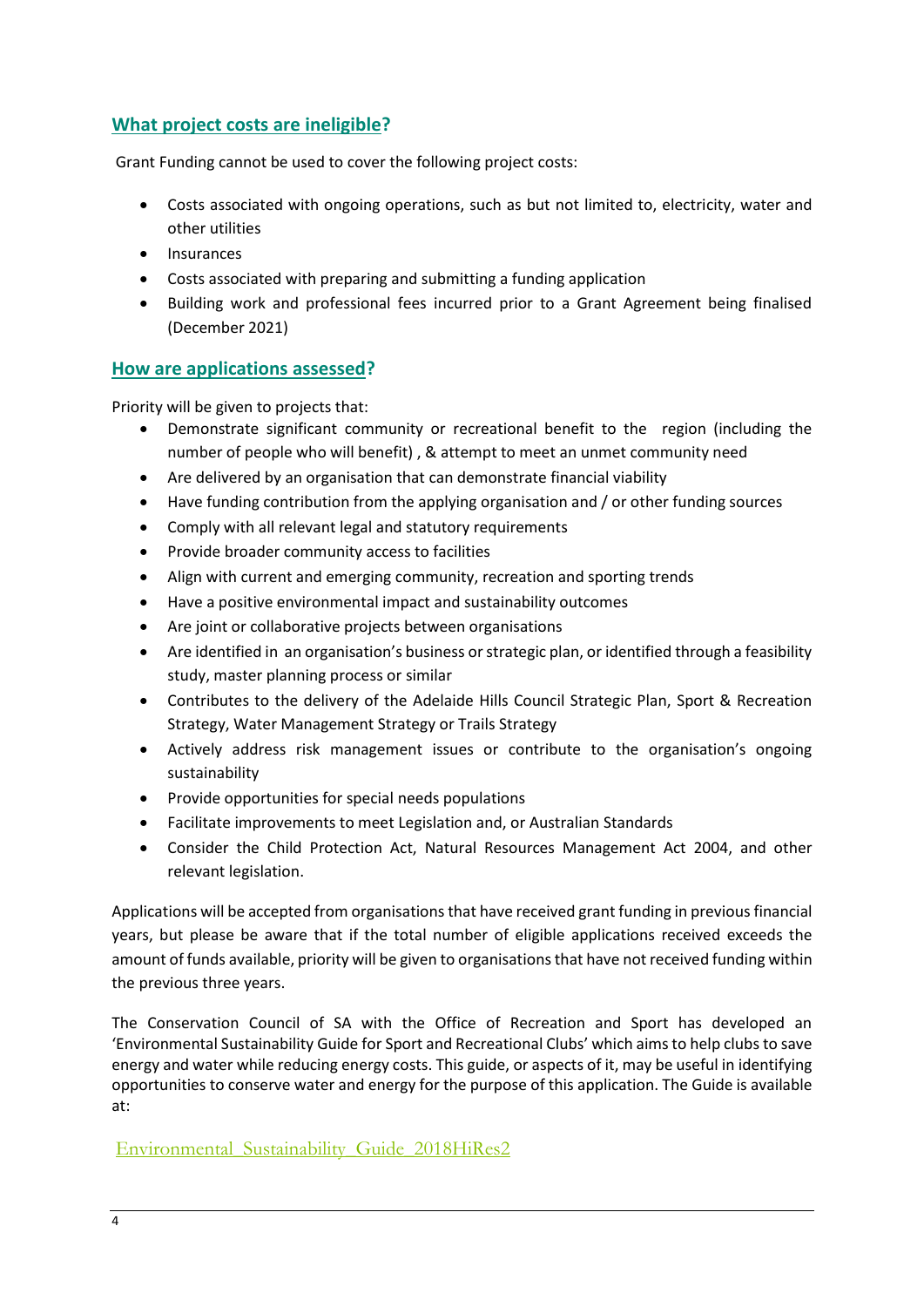# **Conditions for Successful Applicants**

The following conditions will apply to successful applicants:

- Funds provided by Adelaide Hills Council are only to be used for the approved project,
- Supervise the administration of the grant,
- Complete the project evaluation & acquittal report including an expenditure statement (with a photocopy of receipts) within the allocated time frame,
- Understand that the organisation is to seek written approval from the Adelaide Hills Council to continue with the project if any changes are required,
- Obtain any relevant land owner consent before commencing the project,
- Obtain any required planning, development and building approvals before commencing the project,
- Provide a certificate of currency for Public Liability (minimum of \$10 million) with the signed Conditions of Funding,
- Obtain all necessary insurances, and that the Adelaide Hills Council will not be held liable for any matters arising out of this grant,
- Ensure that all works carried out comply with any applicable construction industry or public health and safety standards,
- Understand that the organisation is responsible for any further works or repairs at the premises which arise as a result of the project,
- Ensure that the installation of sporting infrastructure complies with relevant sporting standards for your sporting code.

## **GST & Tax Information**

It is strongly recommended that applicants seek independent legal and financial advice to determine all taxation obligations before submitting an application.

If an organisation's annual turnover is greater than \$150,000 (non-profit organisations) they are required by the Australian Tax Office to be registered for the GST (source: www.ato.gov.au).

Successful applicants who are registered for GST will have their grant grossed up by 10% to offset the GST payable on the grant. Organisations that are not registered for the GST will not have their grant grossed up.

If successful, organisations cannot have their Grant Agreement transferred to another body on the basis of GST registration.

#### **How to apply**

Online grant applications can be accessed at the Adelaide Hills Council website ahc.sa.gov.au.

For information, assistance or to discuss your application, please contact:

#### **Stacey Dutton | Sport & Recreation Officer | 8408 0417 or sdutton@ahc.sa.gov.au**